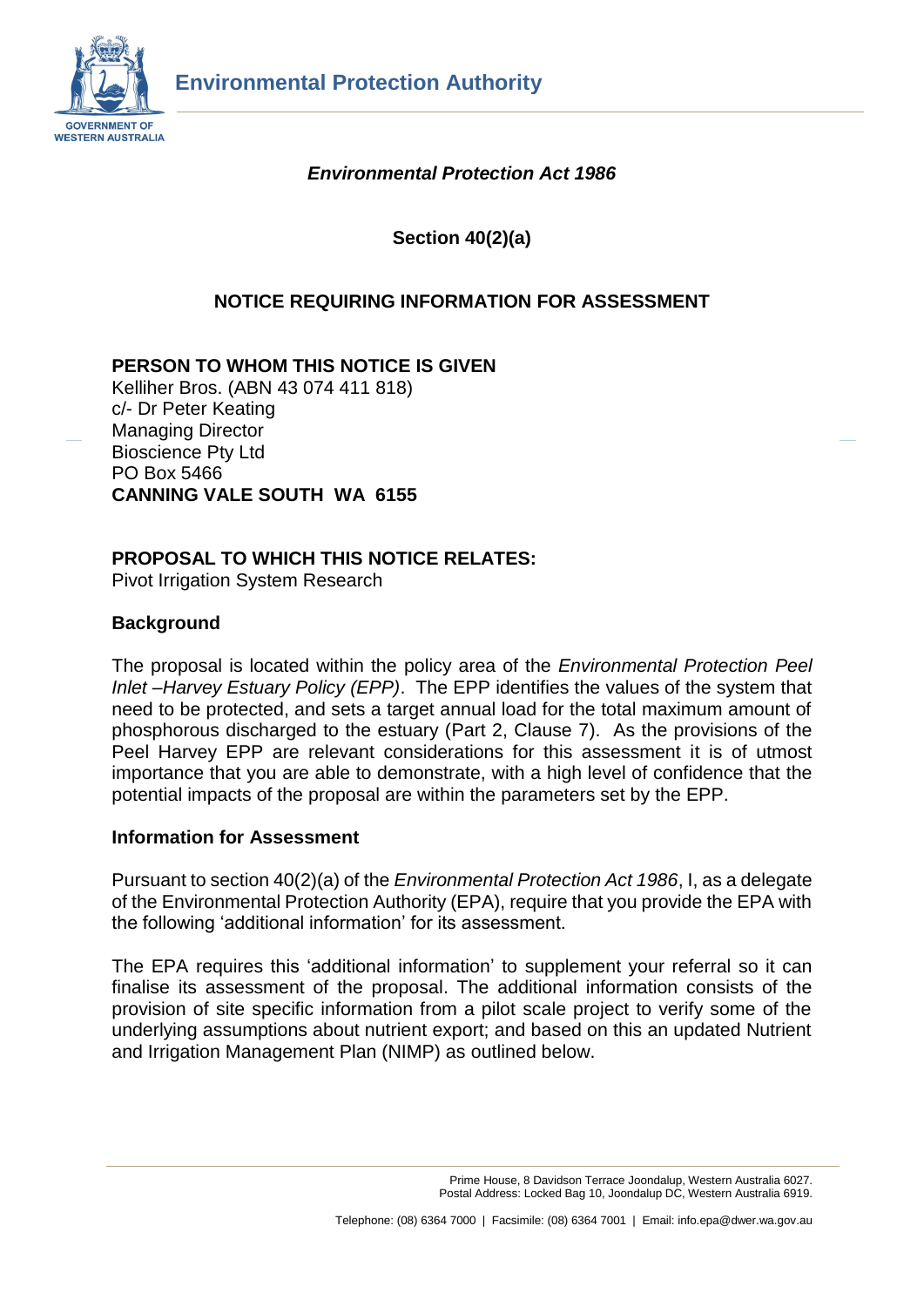# *Pilot Project*

It is recommended that a pilot project should be undertaken for a minimum period of 12 months, on an area no larger than 1 hectare (ha). The pilot project should replicate the proposed growing conditions, nutrient application, fertigation and mechanisms to understand whether the proposed cropping method can be successfully applied and meet nutrient export targets of the *Environmental Protection Peel Inlet – Harvey Estuary Policy (EPP)* and *Murray Drainage and Water Management Plan* (DoW, 2011).

The scope of the pilot project should be prepared in consultation with the Department of Primary Industries and Regional Development (DPIRD) and the Department of Water and Environmental Regulation (DWER) and contain the following:

- Relevant figures;
- Proposal Objectives:
- Method:
- Monitoring (assessment of potential nutrient losses);
- Management (soil analysis, timing, frequency etc.); and
- Reporting.

Due to the location within the EPP area, the pilot project should be able to demonstrate with sufficient certainty and confidence that it can operate within nutrient targets, rather than rely on monitoring as a contingency measure.

The results of monitoring from the pilot project should be analysed by a NATA approved laboratory, where relevant.

It is noted that you propose to have the results of the findings and conclusions of the pilot project reviewed by a team of authoritative experts from Murdoch University on this particular field. This is supported.

## *Nutrient and Irrigation Management Plan (NIMP)*

The results and outcomes of the pilot project should then be used to inform the preparation of a revised NIMP. The revised NIMP should:

- Include a discussion of the results of the pilot project to demonstrate whether the initial predictions (and the underlying assumptions about nutrient export) in the referred proposal can meet the EPP targets, with a high level of confidence.
- Be prepared in accordance with the Department of Water and Environmental Regulation (the then Department of Water) - *Water Quality Protection Note 33* [\(https://www.water.wa.gov.au/\\_\\_data/assets/pdf\\_file/0019/4078/93694.pdf\)](https://www.water.wa.gov.au/__data/assets/pdf_file/0019/4078/93694.pdf) in consultation with DPIRD and DWER.
- Include feasible and practicable contingency measures.
- Be written and framed in a manner that is auditable and enforceable.